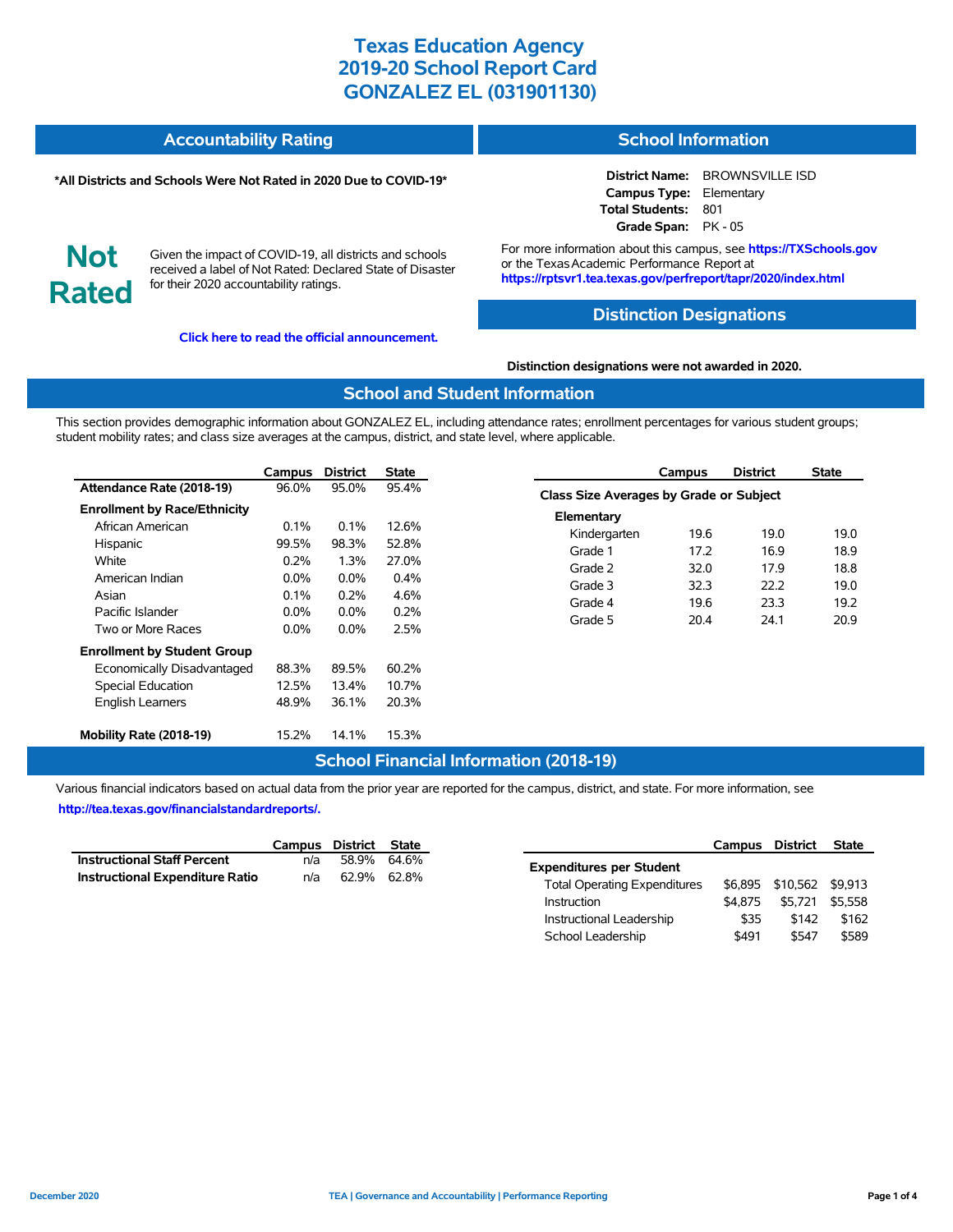#### **STAAR Outcomes**

This section provides STAAR performance and Academic Growth outcomes. Academic Growth measures whether students are maintaining performance or improving from year to year. **Please note that due to the cancellation of spring 2020 State of Texas Assessments of Academic Readiness (STAAR) due to the COVID-19 pandemic, the performance of this year's report is not updated.**

|                                                                                |      |              |     |     | <b>African</b>                    |     |       | American |       | <b>Pacific</b> | <b>More</b>                  | Econ          |
|--------------------------------------------------------------------------------|------|--------------|-----|-----|-----------------------------------|-----|-------|----------|-------|----------------|------------------------------|---------------|
|                                                                                |      | <b>State</b> |     |     | District Campus American Hispanic |     | White | Indian   | Asian | Islander       | Races                        | <b>Disadv</b> |
| STAAR Performance Rates at Approaches Grade Level or Above (All Grades Tested) |      |              |     |     |                                   |     |       |          |       |                |                              |               |
| All Subjects                                                                   | 2019 | 78%          | 81% | 94% | L,                                | 94% |       |          |       |                |                              | 93%           |
|                                                                                | 2018 | 77%          | 78% | 91% | $\frac{1}{2}$                     | 91% |       |          |       |                | $\qquad \qquad \blacksquare$ | 90%           |
| ELA/Reading                                                                    | 2019 | 75%          | 76% | 94% |                                   | 94% |       |          |       |                | $\overline{a}$               | 94%           |
|                                                                                | 2018 | 74%          | 74% | 89% | $\overline{a}$                    | 89% |       |          |       |                | $\overline{a}$               | 88%           |
| <b>Mathematics</b>                                                             | 2019 | 82%          | 86% | 94% | $\overline{\phantom{a}}$          | 94% |       |          |       |                | $\overline{a}$               | 93%           |
|                                                                                | 2018 | 81%          | 85% | 93% | $\overline{a}$                    | 93% |       |          |       |                | $\overline{a}$               | 93%           |
| Writing                                                                        | 2019 | 68%          | 76% | 88% | L,                                | 88% |       |          |       |                | $\overline{a}$               | 87%           |
|                                                                                | 2018 | 66%          | 71% | 85% | L,                                | 85% |       |          |       |                | $\overline{a}$               | 84%           |
| Science                                                                        | 2019 | 81%          | 84% | 97% | $\overline{a}$                    | 97% |       |          |       |                | $\qquad \qquad \blacksquare$ | 97%           |
|                                                                                | 2018 | 80%          | 82% | 92% | $\overline{a}$                    | 92% |       |          |       |                | $\overline{a}$               | 91%           |
| STAAR Performance Rates at Meets Grade Level or Above (All Grades Tested)      |      |              |     |     |                                   |     |       |          |       |                |                              |               |
| All Subjects                                                                   | 2019 | 50%          | 52% | 64% |                                   | 64% |       |          |       |                | $\overline{a}$               | 62%           |
|                                                                                | 2018 | 48%          | 49% | 59% | $\overline{a}$                    | 59% |       |          |       |                | $\overline{a}$               | 58%           |
| ELA/Reading                                                                    | 2019 | 48%          | 47% | 60% | $\qquad \qquad \blacksquare$      | 60% |       |          |       |                | $\qquad \qquad \blacksquare$ | 57%           |
|                                                                                | 2018 | 46%          | 44% | 55% | $\overline{a}$                    | 55% |       |          |       |                | $\overline{a}$               | 53%           |
| <b>Mathematics</b>                                                             | 2019 | 52%          | 57% | 69% | $\overline{a}$                    | 69% |       |          |       |                | $\qquad \qquad \blacksquare$ | 67%           |
|                                                                                | 2018 | 50%          | 55% | 65% | $\overline{\phantom{a}}$          | 65% |       |          |       |                | $\qquad \qquad \blacksquare$ | 64%           |
| Writing                                                                        | 2019 | 38%          | 44% | 52% | $\overline{\phantom{a}}$          | 52% |       |          |       |                | $\qquad \qquad \blacksquare$ | 52%           |
|                                                                                | 2018 | 41%          | 45% | 60% | $\overline{a}$                    | 60% |       |          |       |                | $\overline{a}$               | 59%           |
| Science                                                                        | 2019 | 54%          | 55% | 77% | L,                                | 77% |       |          |       |                | L,                           | 76%           |
|                                                                                | 2018 | 51%          | 51% | 54% | $\overline{a}$                    | 54% |       |          |       |                | $\overline{a}$               | 51%           |
| STAAR Performance Rates at Masters Grade Level (All Grades Tested)             |      |              |     |     |                                   |     |       |          |       |                |                              |               |
| All Subjects                                                                   | 2019 | 24%          | 23% | 31% |                                   | 31% |       |          |       |                | $\overline{\phantom{a}}$     | 30%           |
|                                                                                | 2018 | 22%          | 21% | 29% | $\overline{a}$                    | 29% |       |          |       |                | $\overline{\phantom{a}}$     | 27%           |
| ELA/Reading                                                                    | 2019 | 21%          | 18% | 26% | $\overline{a}$                    | 26% |       |          |       |                | $\overline{a}$               | 24%           |
|                                                                                | 2018 | 19%          | 17% | 26% | $\overline{\phantom{a}}$          | 26% |       |          |       |                | $\overline{\phantom{a}}$     | 24%           |
| Mathematics                                                                    | 2019 | 26%          | 31% | 41% | $\overline{\phantom{a}}$          | 41% |       |          |       |                | L,                           | 40%           |
|                                                                                | 2018 | 24%          | 28% | 36% | $\overline{a}$                    | 36% |       |          |       |                | $\overline{\phantom{a}}$     | 34%           |
| Writing                                                                        | 2019 | 14%          | 15% | 12% | $\overline{\phantom{a}}$          | 12% |       |          |       |                | $\overline{\phantom{a}}$     | 12%           |
|                                                                                | 2018 | 13%          | 13% | 23% | $\overline{\phantom{a}}$          | 23% |       |          |       |                | $\overline{\phantom{a}}$     | 22%           |
| Science                                                                        | 2019 | 25%          | 21% | 38% | $\overline{\phantom{a}}$          | 38% |       |          |       |                | $\overline{a}$               | 38%           |
|                                                                                | 2018 | 23%          | 19% | 24% | $\overline{a}$                    | 24% |       |          |       |                | $\overline{a}$               | 19%           |
|                                                                                |      |              |     |     |                                   |     |       |          |       |                |                              |               |
| <b>Academic Growth Score (All Grades Tested)</b>                               |      | 69           |     |     |                                   |     |       |          |       |                |                              |               |
| <b>Both Subjects</b>                                                           | 2019 |              | 69  | 80  |                                   | 80  |       |          |       |                | $\overline{a}$               | 79            |
|                                                                                | 2018 | 69           | 71  | 76  | $\overline{a}$                    | 76  |       |          |       |                | $\overline{a}$               | 75            |
| ELA/Reading                                                                    | 2019 | 68           | 67  | 77  |                                   | 77  |       |          |       |                | $\overline{a}$               | 76            |
|                                                                                | 2018 | 69           | 69  | 75  |                                   | 75  |       |          |       |                |                              | 75            |
| <b>Mathematics</b>                                                             | 2019 | 70           | 71  | 83  | $\overline{a}$                    | 83  |       |          |       |                | L,                           | 82            |
|                                                                                | 2018 | 70           | 72  | 77  |                                   | 77  |       |          |       |                |                              | 76            |

? Indicates that the data for this item were statistically improbable or were reported outside a reasonable range.<br>- Indicates zero observations reported for this group.<br>\* Indicates results are masked due to small numbers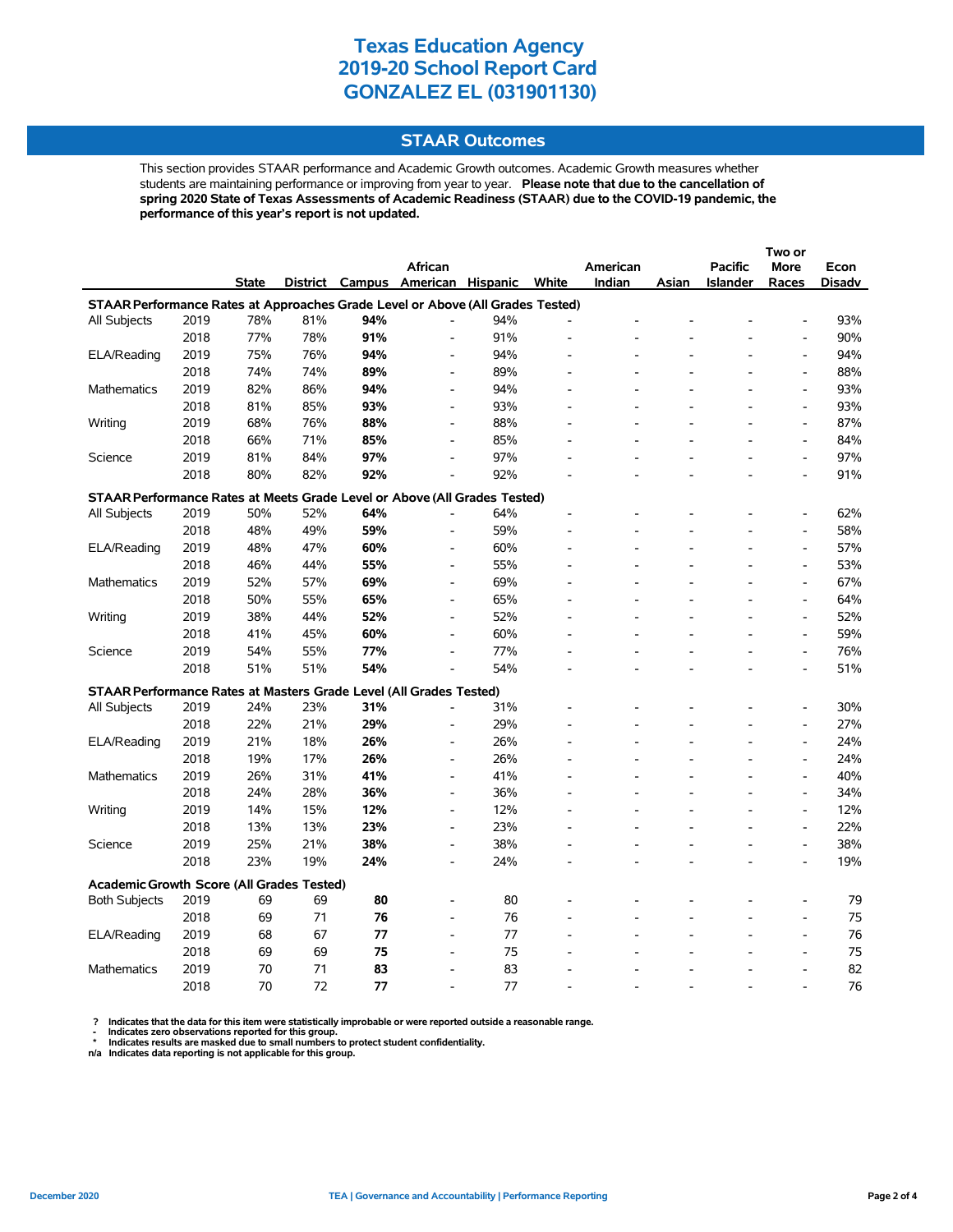### **Prior-Year Non-Proficient and Student Success Initiative STAAR Outcomes**

Progress of Prior-Year Non-Proficient Students shows STAAR performance rates for students who did not perform satisfactorily in 2017-18 but did in 2018-19. Student Success Initiative shows rates related to the requirement for students to demonstrate proficiency on the reading and mathematics STAAR in grades 5 and 8. **Please note that due to the cancellation of spring 2020 State of Texas Assessments of Academic Readiness (STAAR) due to the COVID-19 pandemic, this year's report is not updated.**

|                                                |              |                 |                                            |                                                                       |                 |       |          |       |                 | Two or      |               |
|------------------------------------------------|--------------|-----------------|--------------------------------------------|-----------------------------------------------------------------------|-----------------|-------|----------|-------|-----------------|-------------|---------------|
|                                                |              |                 |                                            | African                                                               |                 |       | American |       | <b>Pacific</b>  | <b>More</b> | Econ          |
|                                                | <b>State</b> | <b>District</b> | Campus                                     | American                                                              | <b>Hispanic</b> | White | Indian   | Asian | <b>Islander</b> | Races       | <b>Disadv</b> |
| Progress of Prior-Year Non-Proficient Students |              |                 |                                            |                                                                       |                 |       |          |       |                 |             |               |
| Sum of Grades 4-8                              |              |                 |                                            |                                                                       |                 |       |          |       |                 |             |               |
| Reading                                        |              |                 |                                            |                                                                       |                 |       |          |       |                 |             |               |
| 2019                                           | 41%          | 48%             | 85%                                        |                                                                       | 85%             |       |          |       |                 |             | 83%           |
| 2018                                           | 38%          | 44%             | 71%                                        |                                                                       | 71%             |       |          |       |                 |             | 71%           |
| <b>Mathematics</b>                             |              |                 |                                            |                                                                       |                 |       |          |       |                 |             |               |
| 2019                                           | 45%          | 57%             | 67%                                        |                                                                       | 67%             |       |          |       |                 |             | 63%           |
| 2018                                           | 47%          | 57%             | 70%                                        |                                                                       | 70%             |       |          |       |                 |             | 70%           |
| <b>Students Success Initiative</b>             |              |                 |                                            |                                                                       |                 |       |          |       |                 |             |               |
| <b>Grade 5 Reading</b>                         |              |                 |                                            |                                                                       |                 |       |          |       |                 |             |               |
|                                                |              |                 |                                            | Students Meeting Approaches Grade Level on First STAAR Administration |                 |       |          |       |                 |             |               |
| 2019                                           | 78%          | 84%             | 93%                                        |                                                                       | 93%             |       |          |       |                 |             | 92%           |
|                                                |              |                 | Students Requiring Accelerated Instruction |                                                                       |                 |       |          |       |                 |             |               |
| 2019                                           | 22%          | 16%             | 7%                                         |                                                                       | 7%              |       |          |       |                 |             | 8%            |
| <b>STAAR Cumulative Met Standard</b>           |              |                 |                                            |                                                                       |                 |       |          |       |                 |             |               |
| 2019                                           | 86%          | 91%             | 99%                                        |                                                                       | 99%             |       |          |       |                 |             | 99%           |
| <b>Grade 5 Mathematics</b>                     |              |                 |                                            |                                                                       |                 |       |          |       |                 |             |               |
|                                                |              |                 |                                            | Students Meeting Approaches Grade Level on First STAAR Administration |                 |       |          |       |                 |             |               |
| 2019                                           | 83%          | 92%             | 98%                                        |                                                                       | 98%             |       |          |       |                 |             | 98%           |
|                                                |              |                 | Students Requiring Accelerated Instruction |                                                                       |                 |       |          |       |                 |             |               |
| 2019                                           | 17%          | 8%              | 2%                                         |                                                                       | 2%              |       |          |       |                 |             | 2%            |
| <b>STAAR Cumulative Met Standard</b>           |              |                 |                                            |                                                                       |                 |       |          |       |                 |             |               |
| 2019                                           | 90%          | 96%             | 100%                                       |                                                                       | 100%            |       |          |       |                 |             | 100%          |

 **? Indicates that the data for this item were statistically improbable or were reported outside a reasonable range.**

 **- Indicates zero observations reported for this group. \* Indicates results are masked due to small numbers to protect student confidentiality.**

**n/a Indicates data reporting is not applicable for this group.**